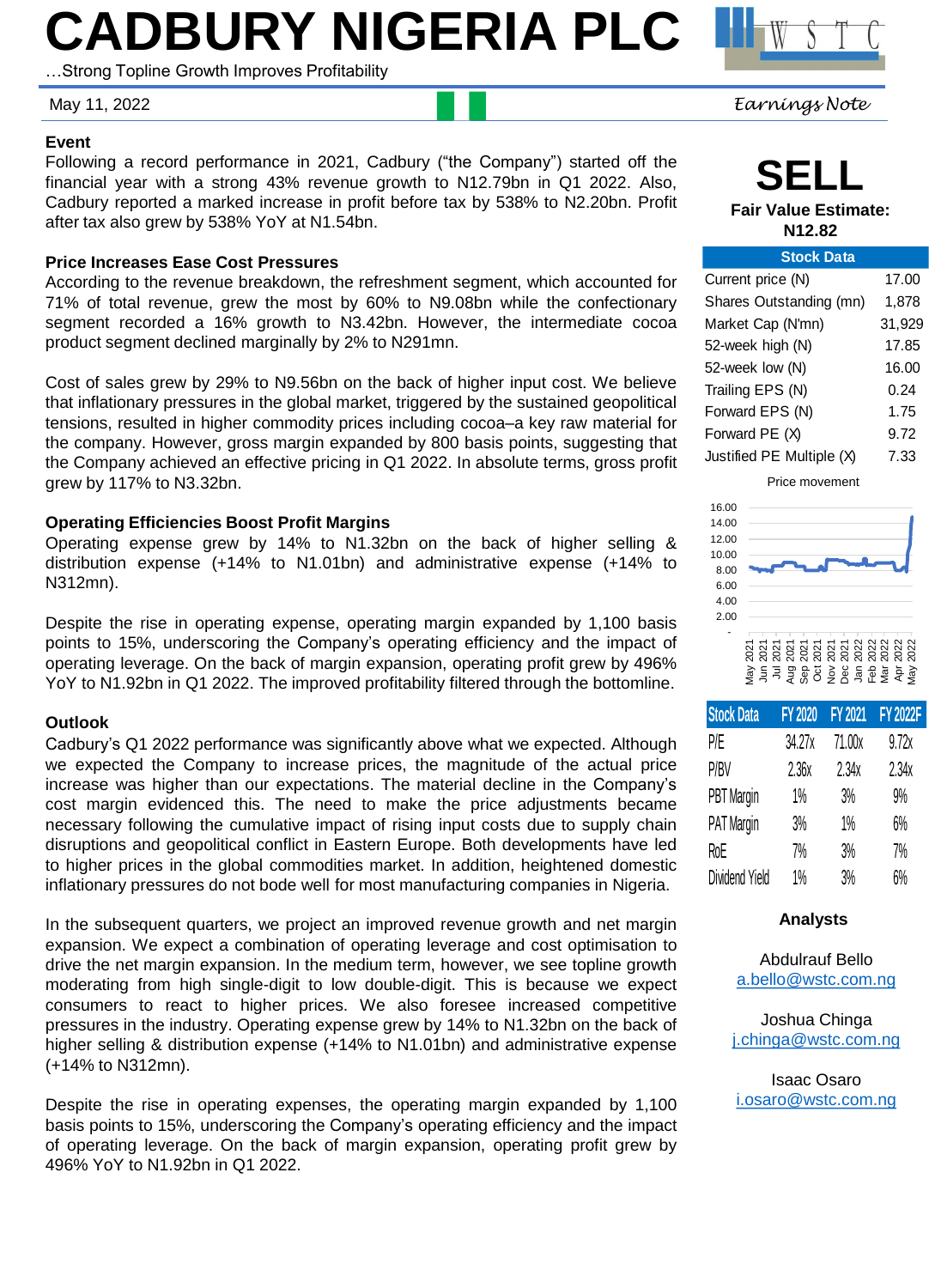Our FY 2022 earnings per share forecast is N1.75 (previous: N0.50), with an expected N1.00 dividend (FY 2021: N0.40)–which implies a 60% dividend payout. At the current profitability trend and robust liquidity levels, we believe that the Company can declare as much as our dividend forecast.

We estimate a N12.82 fair value for the stock, using a blend of discounted cash flow, discounted dividend, and enterprise valuation methodologies. Based on our fair value estimate, the justified price to earnings ratio (P/E) of the stock is 7.33x. At current market price of N17.00, the stock trades at a forward P/E of 9.72x. Effectively, the stock currently trades at a premium to our fair value. Therefore, we recommend a SELL. Since the beginning of the year, the stock has risen by 93%.

| <b>Financial Performance Summary</b> |  |
|--------------------------------------|--|
|--------------------------------------|--|

| <b>Income Statement (N'mn)</b>          | Q1 2022        | Q1 2021  | % Change |
|-----------------------------------------|----------------|----------|----------|
| <b>Revenue</b>                          | 12,789         | 8,920    | 43%      |
| <b>Cost of Sales</b>                    | (9,556)        | (7, 431) | 29%      |
| <b>Gross Profit</b>                     | 3,233          | 1.490    | 117%     |
| Other income (expenses)                 | 17             | 0        | 284533%  |
| <b>Operating income</b>                 | 3,250          | 1,490    | 118%     |
| Selling and distribution expenses       | (1, 015)       | (893)    | 14%      |
| Administrative expense                  | (312)          | (274)    | 14%      |
| <b>Operating expenses</b>               | (1, 327)       | (1, 167) | 14%      |
| <b>Operating profit</b>                 | 1,923          | 323      | 496%     |
| Finance income                          | 376            | 23       | 1566%    |
| Finance cost                            | (97)           | 0        | 100%     |
| Profit before tax                       | 2,202          | 345      | 538%     |
| Tax                                     | (661)          | 0        | 100%     |
| Profit after tax                        | 1,542          | 345      | 347%     |
| <b>Balance Sheet Information (N'mn)</b> | 3M 2022        | FY 2021  | % Change |
| <b>Assets</b>                           |                |          |          |
| <b>Non-current assets</b>               |                |          |          |
| Property, plant and equipment           | 13,476         | 13,018   | 4%       |
| Right of use assets                     | 18             | 21       | $-17%$   |
| Intangible assets                       | 12             | 13       | $-12%$   |
| <b>Total non-current assets</b>         | 13,505         | 13,053   | 3%       |
|                                         |                |          |          |
| <b>Current assets</b>                   |                |          |          |
| Inventories                             | 8,997          | 4,292    | 110%     |
| Trade and other receivables             | 4,897          | 9,794    | $-50%$   |
| Prepayments                             | 1,063          | 1,490    | $-29%$   |
| Cash and cash equivalents               | 20,890         | 7,044    | 197%     |
| <b>Total current assets</b>             | 35,847         | 22,620   | 20%      |
| <b>Total Assets</b>                     | 49,352         | 35,673   | 38%      |
|                                         |                |          |          |
| <b>Liabilities</b>                      |                |          |          |
| <b>Non-current liabilities</b>          |                |          |          |
| <b>Borrowings</b>                       | 6,550          | 6,596    | $-1%$    |
| Deferred income                         | 758            | 758      | 0%       |
| Employee benefits                       | 701            | 668      | 5%       |
| Lease liabilities                       | $\overline{3}$ | 5        | $-31%$   |
| <b>Total non-current liabilities</b>    | 8,012          | 8,027    | 0%       |
|                                         |                |          |          |
| <b>Current liabilities</b>              |                |          |          |
| Borrowings                              | 6,341          | 6,596    | $-4%$    |
| <b>Current tax liabilities</b>          | 771            | 758      | 2%       |
| Trade and other payables                | 19,048         | 668      | 2751%    |
| Lease liabilities                       | $\overline{2}$ | 5        | $-66%$   |
| <b>Total current liabilities</b>        | 26,161         | 8,027    | 226%     |
| <b>Total liabilities</b>                | 34,174         | 16,054   | 113%     |
|                                         |                |          |          |
| <b>Net Assets</b>                       | 13,712         | 13,636   | 1%       |

**Source:** Company Accounts, WSTC Research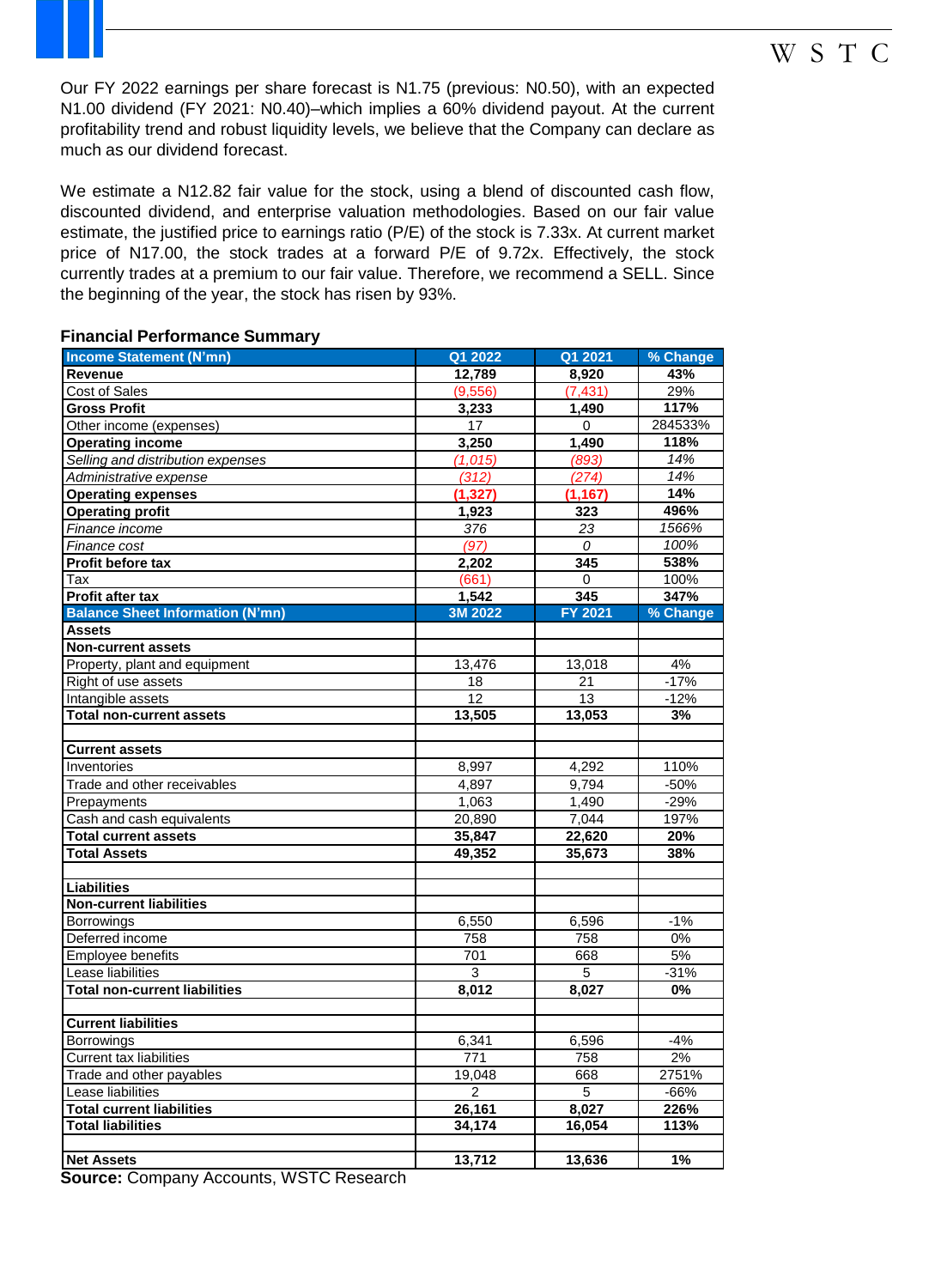# W S T C

### **Financial Projection**

| Income statement (NGN mn)    | <b>FY 2021</b> |        | FY 2022F FY 2023F FY 2024F FY 2025F FY 2026F |        |        |        |
|------------------------------|----------------|--------|----------------------------------------------|--------|--------|--------|
| Revenue                      | 42,372         | 53,994 | 59,652                                       | 65,669 | 71,046 | 76,318 |
| <b>EBITDA</b>                | 1,855          | 5,960  | 6,374                                        | 7,112  | 6,307  | 7,160  |
| <b>EBIT</b>                  | 2,105          | 2,224  | 2,240                                        | 2,392  | 2,479  | 2,479  |
| Profit before taxation (PBT) | 1,098          | 4,832  | 4,978                                        | 5,872  | 5,230  | 6,312  |
| Net profit (PAT)             | 450            | 3,286  | 3,385                                        | 3,993  | 3,556  | 4,292  |
| EPS(M)                       | 0.24           | 1.75   | 1.80                                         | 2.13   | 1.89   | 2.29   |
| DPS(M)                       | 0.50           | 1.00   | 1.29                                         | 1.52   | 1.35   | 1.71   |
|                              |                |        |                                              |        |        |        |

| <b>Balance sheet (NGN mn)</b> | FY 2021 |        | FY 2022F FY 2023F FY 2024F FY 2025F FY 2026F |        |        |        |
|-------------------------------|---------|--------|----------------------------------------------|--------|--------|--------|
| Current assets                | 30,636  | 34,595 | 35,334                                       | 35,777 | 30,007 | 30,467 |
| Non-current assets            | 13,053  | 13,506 | 13,133                                       | 12,605 | 11,860 | 11,062 |
| Total assets                  | 43,688  | 48,100 | 48,467                                       | 48,382 | 41,867 | 41,529 |
| <b>Current liabilities</b>    | 22,025  | 24,670 | 23,579                                       | 22,633 | 20,672 | 18,585 |
| Non-current liabilities       | 8,027   | 7,447  | 7,398                                        | 6,687  | 1,434  | 1,435  |
| Shareholders' equity          | 13,636  | 16,008 | 17,515                                       | 19,086 | 19,785 | 21,533 |
| Book value per share (N)      | 7.27    | 8.52   | 9.33                                         | 10.16  | 10.53  | 11.46  |
|                               |         |        |                                              |        |        |        |

| <b>Cash flow statement (NGN mn)</b> | <b>FY 2021</b> |          | FY 2022F FY 2023F FY 2024F FY 2025F FY 2026F |         |         |         |
|-------------------------------------|----------------|----------|----------------------------------------------|---------|---------|---------|
| Cash from operating activities      | 5,402          | 7.915    | 5.921                                        | 6.948   | 5.791   | 5,837   |
| Cash from investing activities      | (726)          | (1, 313) | (739)                                        | (436)   | (130)   | .91     |
| Cash from financing activities      | 6,697          | 269      | (2, 186)                                     | (3,333) | (8,670) | (2,262) |
| Net increase/ (decrease) in cash    | 6,645          | 3,524    | (550)                                        | (813)   | (6,959) | (754)   |
| Free cash flow                      | (908)          | 2,370    | 837                                          | 1,388   | 305     | (233)   |

| <b>Ratio analysis</b>     | <b>FY 2021</b> |            |            | FY 2022F FY 2023F FY 2024F FY 2025F FY 2026F |     |     |
|---------------------------|----------------|------------|------------|----------------------------------------------|-----|-----|
| <b>EBITDA</b> margin      | 4%             | 11%        | 11%        | 11%                                          | 9%  | 9%  |
| <b>Operating margin</b>   | $1\%$          | 8%         | 7%         | 8%                                           | 6%  | 6%  |
| <b>ROE</b>                | 3%             | <b>22%</b> | <b>20%</b> | 22%                                          | 18% | 21% |
| <b>ROA</b>                | $1\%$          | 7%         | 7%         | 8%                                           | 8%  | 10% |
| Dividend payout ratio (%) | 209%           | 57%        | 72%        | 72%                                          | 72% | 75% |

Source: Company Accounts, WSTC Research